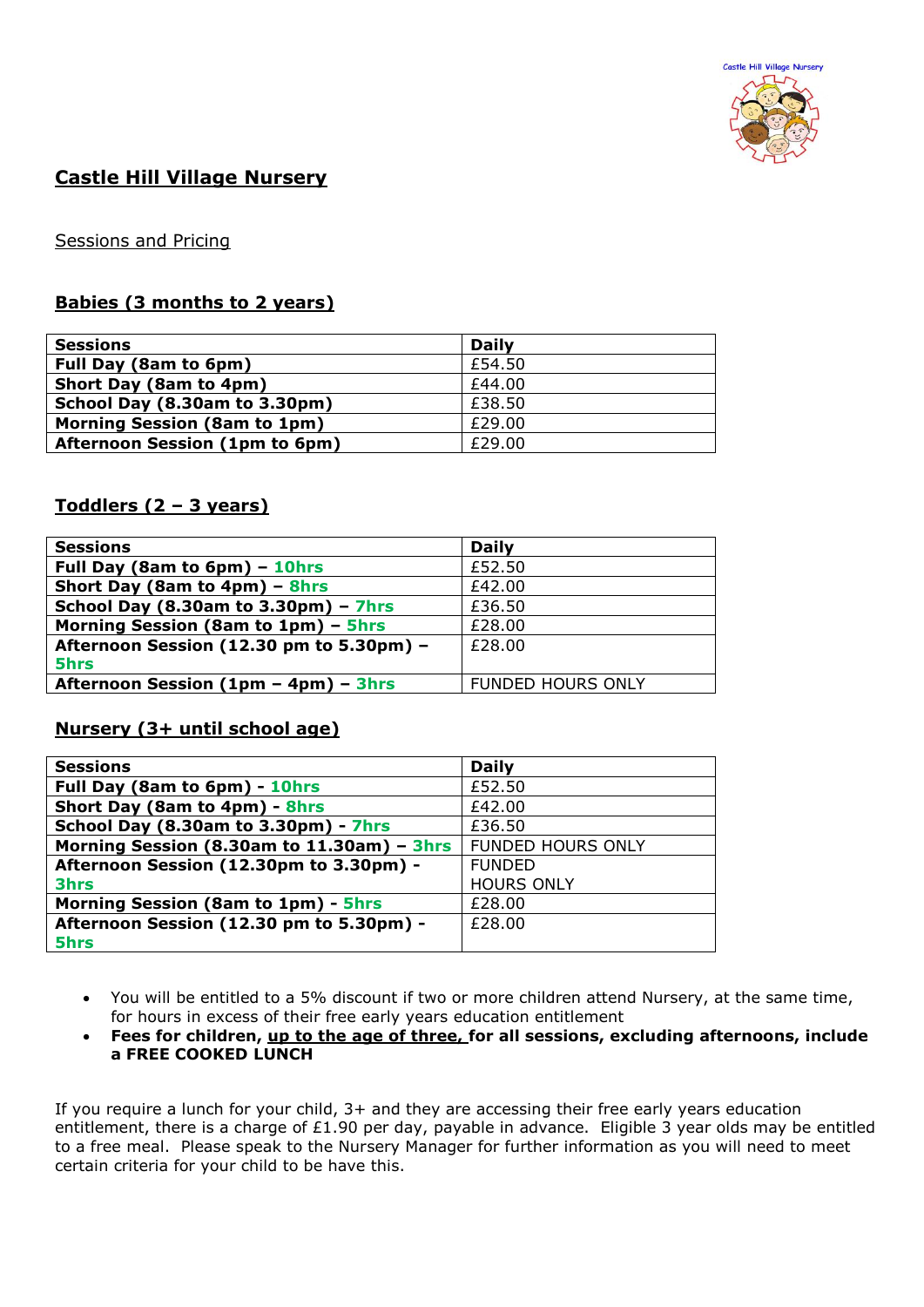## **FF2 Funding**

Eligible 2 year olds are entitled to free early years education the term after their second birthday. Please speak to the Nursery Manager for further information as you will need to meet certain criteria for your child to be entitled to this.

#### **Funding 3+**

The term after your child turns three, they will become eligible to access 15 hours (universal entitlement 38 weeks per year) for any of the above sessions. The possible free early years education hours, per session are highlighted in green. If you meet the criteria for 30 hours (15 universal and 15 hours extended, 38 weeks per year), you will also be able to access any of the above sessions. Parents wishing to access 30 hours free early years education will need to apply online at: [https://www.childcarechoices.gov.uk](https://www.childcarechoices.gov.uk/) Once your eligibility has been agreed you will receive a 'unique reference number'. Please give this code to the Nursery Manager so your application for 30 hours can be processed.

#### **All places are subject to availability.**

If your child attends nursery, term time only, for more hours than their free early years education entitlement, you are required to pay a retainer of £5.00 per week to cover the school holiday periods. (This does not apply if your child attends for their free early years education entitlement only)

If Nursery children require a place during school holidays the charges are as above **without** the deduction of their free entitlement. If you require your child to attend any sessions, outside of the preallotted times, there will be a charge of £5.50 per hour or part thereof.